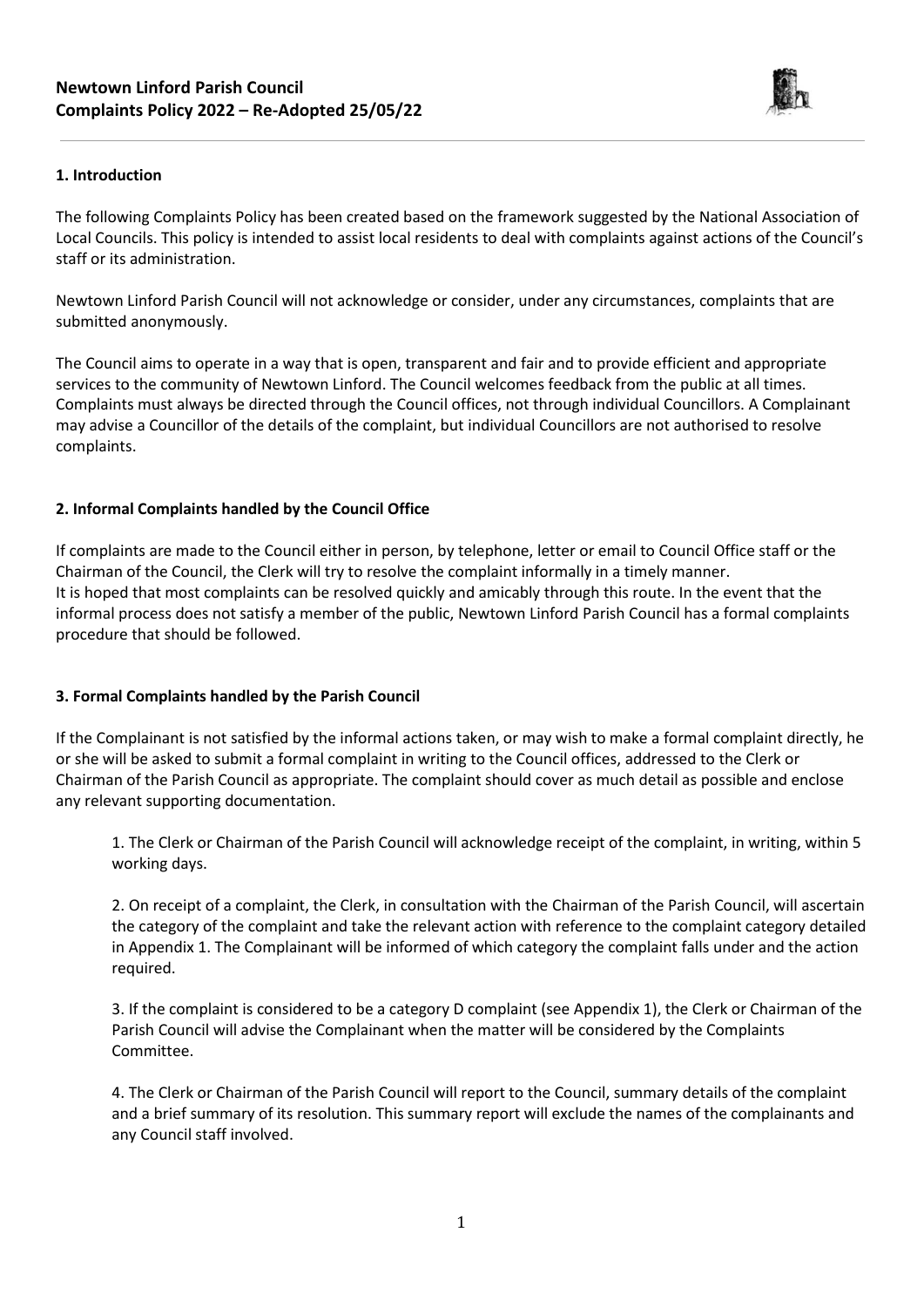# **4. Repeated or Vexatious Complaints**

A small percentage of complaints may be persistent or complain in a way that appears to be obsessive, harassing or repetitious. This will require a disproportionate amount of resources and can sometimes act in a manner that it unacceptably stressful for staff.

Whilst everyone has the right to make a legitimate complaint, they are not entitled to do so in a way that is unreasonable, or which has the effect of intimidating or harassing staff.

A vexatious or persistent complaint can be characterised in a number of ways:

- Actions which are obsessive, persistent, harassing, prolific, repetitious.
- Insistence upon pursuing unmeritorious complaints and/or unrealistic outcomes beyond all reason.
- Insistence upon pursuing meritorious complaints in an unreasonable manner.

A Complainant can only be considered vexatious once a decision has been passed to that effect by resolution of the Council giving the reason and scope. This will be confirmed in writing to the complainant.

# **5. Complaints Procedure**

# **5.1 Before the Meeting of the Complaints Committee**

1. The Complainant should be asked to put the complaint about the Council's procedures or administration in writing to the Clerk or their substitute. The Clerk or Chairman shall acknowledge receipt of the request within 5 working days.

2. A Complaints Committee will be appointed from Full Council on an annual basis. There will be a minimum membership of three councillors.

3. The Clerk or their substitute will advise the Complainant when the matter will be considered by the Complaints Committee established for the purposes of hearing complaints, giving at least 10 working days' notice of the Committee meeting. The Complainant should also be advised whether the complaint will be treated as confidential or whether, for example, notice of it will be given in the usual way on the committee agenda.

4. The Complainant shall be invited to attend a meeting of the Complaints Committee and to bring with them one other person for support if they wish. They will not be entitled to bring legal representation. The other person may not address the meeting.

5. If the Complaints Committee deem it necessary, it may require particulars of the complaint or any related matters to be submitted in advance of the meeting by the Complainant or the Council.

6. Five clear working days prior to the meeting, the Complainant shall provide the Council with copies of any documentation or other evidence relied on. The Council shall provide the Complainant with copies of any documentation upon which they wish to rely at the meeting and shall do so promptly, allowing the Complainant the opportunity to read the material in good time for the meeting.

### **5.2 Who will be at the meeting?**

1. The Members of the Complaints Committee.

2. The Clerk to the Council or a suitably appointed substitute.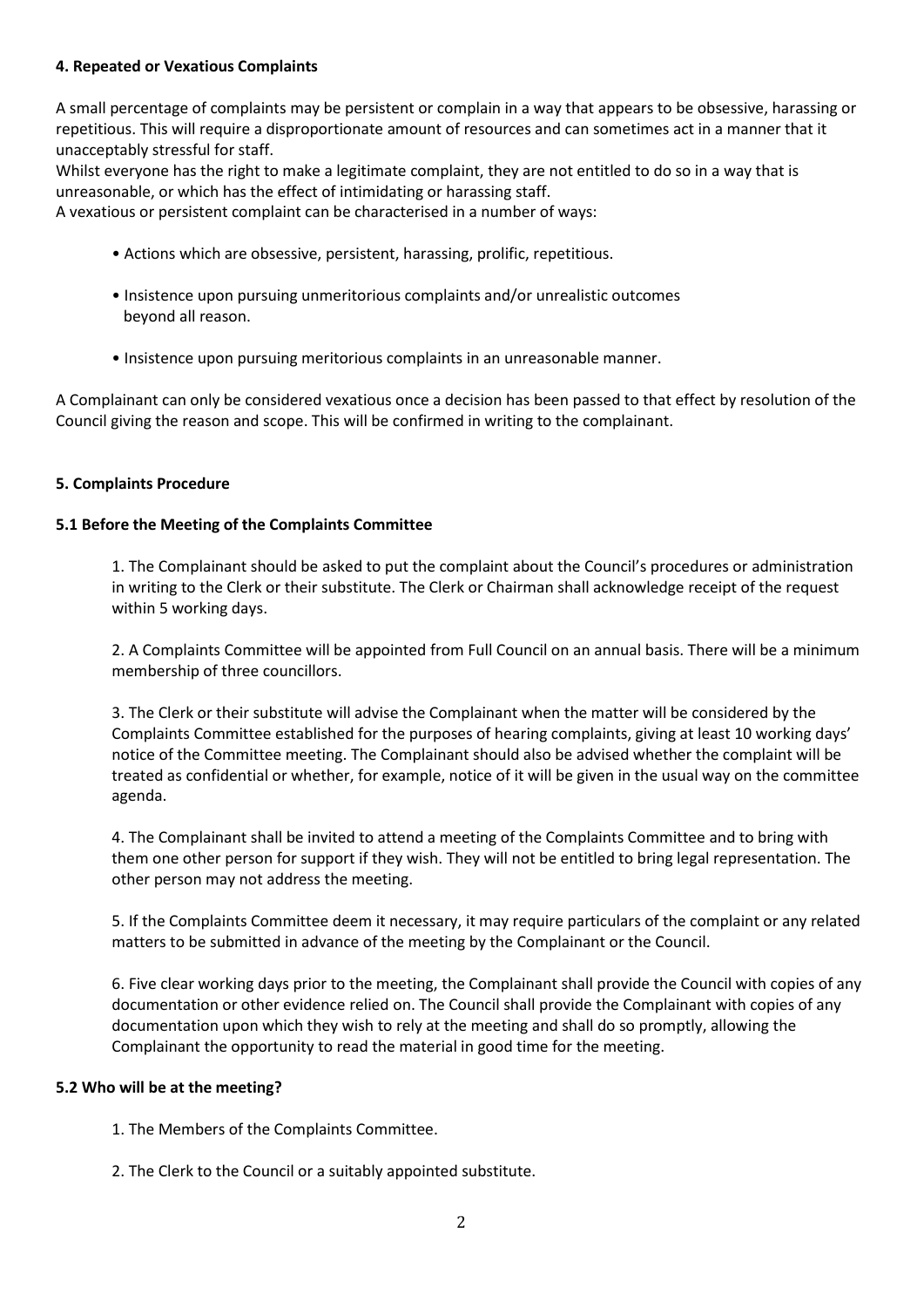3. The Complainant who may be accompanied by one other person for support as set out above.

# **5.3 At the Meeting**

1. The Complaints Committee shall consider whether the circumstances of the meeting warrant the exclusion of the public and press.

2. The Chairman of the Complaints Committee should introduce everyone and explain the procedure.

3. The Complainant should outline the grounds for complaint and, thereafter, questions may be asked by the Clerk or their substitute and/or Members.

4. The Clerk or their substitute will have an opportunity to explain the Council's position and questions may be asked by the Complainant and Members.

5. The Clerk or their substitute and then the Complainant, should be offered the opportunity to summarise their position.

6. The Clerk or their substitute and the Complainant and any person attending in support of the Complainant, should be asked to leave the room while Members decide whether or not the grounds for the complaint have been made. If a point of clarification is necessary, both parties shall be invited back.

7. The Clerk or their substitute and the Complainant, should be given the opportunity to wait for the decision but if the decision is unlikely to be finalised on that day, they should be advised when the decision is likely to be made and when it is likely to be communicated to them.

### **5.4 After the Meeting**

The decision should be confirmed in writing within seven working days together with details of any action to be taken.

### **5.5 Right of Appeal**

The Complaints Committee's decision is final.

| <b>Appendix One - Complaints Catergories</b> |  |
|----------------------------------------------|--|
|                                              |  |

|   | <b>Complaint Category</b> | <b>Action</b>                                                                                                                                                                                                                                                                                                                                                                                                                                                                                                            |
|---|---------------------------|--------------------------------------------------------------------------------------------------------------------------------------------------------------------------------------------------------------------------------------------------------------------------------------------------------------------------------------------------------------------------------------------------------------------------------------------------------------------------------------------------------------------------|
| A | <b>Criminal Activity</b>  | The Clerk should refer Complainant to the Police                                                                                                                                                                                                                                                                                                                                                                                                                                                                         |
| B | Member Conduct            | A complaint against an individual Councillor is not covered by<br>this Complaints Policy. If anyone wishes to make a complaint<br>about the behaviour of an individual Councillor, they must write<br>to the Monitoring Officer, Charnwood Borough Council,<br>Southfields Road, Loughborough, Leicestershire, LE11 2TX.                                                                                                                                                                                                 |
|   |                           | The Monitoring Officer can only deal with complaints about the<br>behaviour of a Councillor. The Monitoring Officer will not deal<br>with complaints about matters that are not covered by the<br>Councillors Code of Conduct, complaints that are about people<br>employed by the Parish Council, incidents that happened before<br>a member was elected or chose to serve on the Council,<br>incidents that happened before the authority adopted its Code<br>of Conduct, the way an authority conducts or records its |